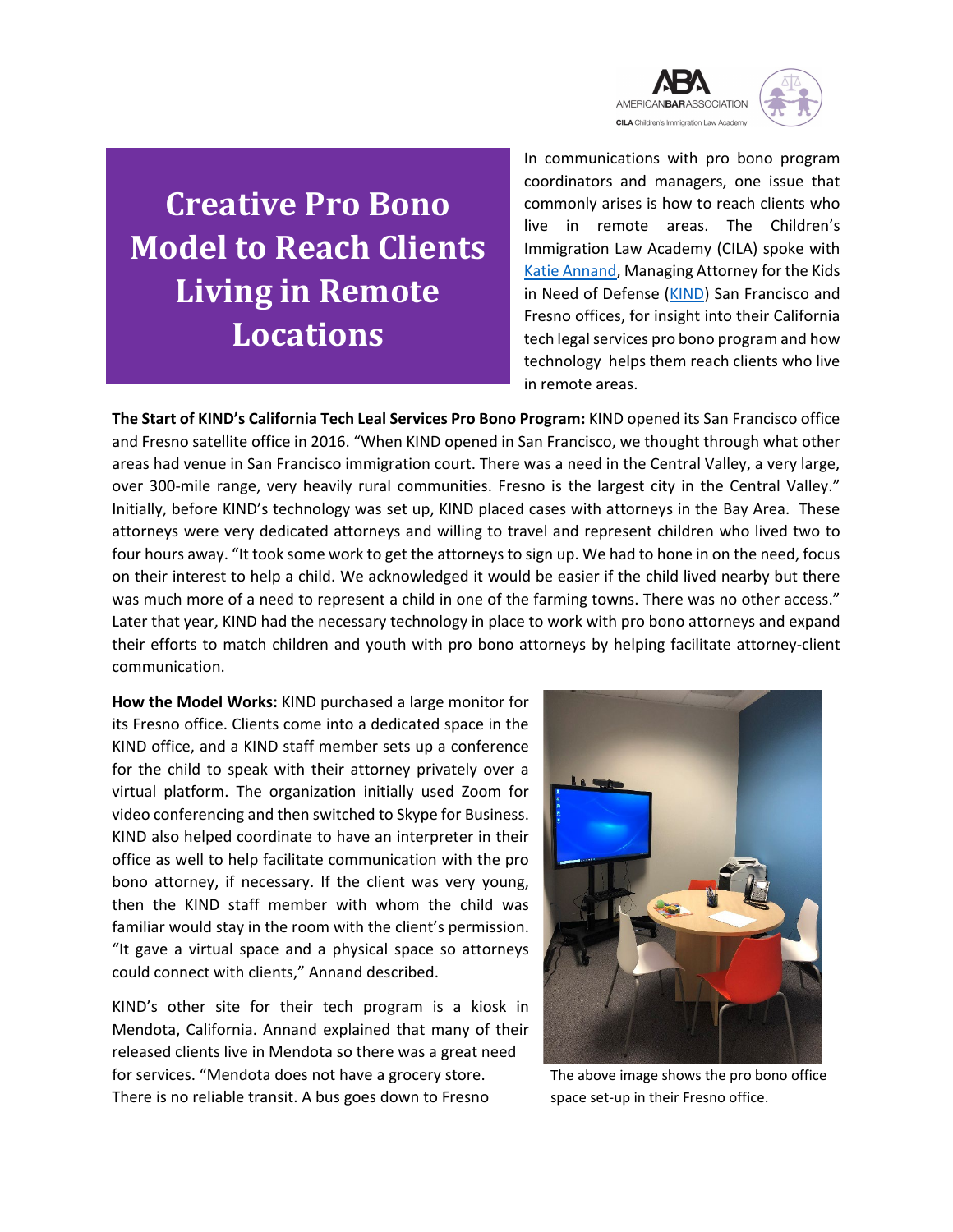twice a day, but it takes twice the time it does to drive, and it only goes to one place downtown. If a client were to pay for a ride, it would cost about \$40-\$50 roundtrip," Annand said. She described how the remoteness of where their clients live limited their access to counsel and the satellite office in Fresno. "Even if a client lives in Mendota, about forty minutes from Fresno, there were obstacles to accessing an attorney and our remote program. They could not get to Fresno, or the child was missing a day of school, or the caretaker was missing work." To help overcome this obstacle, KIND partnered with a health clinic in Mendota. In August 2019, KIND put a kiosk with a tablet in a private space in the clinic which allows clients to come and use the tablet to connect and talk with their attorneys. KIND's kiosk is in a small office behind the clinic's check-in office, not by medical offices, and the office is reserved for KIND's use two days a week.



San Francisco and Fresno offices and Mendota. an area with little to no pro bono presence.

**The Benefits for Clients and KIND:** Annand expressed that now with this program, clients can have an attorney where there are no attorneys. "We can say 'yes, we can serve you. We can take on your case, and you do not have to travel several hundred miles or pay \$200 to get to San Francisco. We can work with you in your community.'" The program has greatly expanded access to counsel for many children who otherwise could not work with an attorney because of the remoteness of where they live. Additionally, Annand explained another benefit has been educating the private sector about unaccompanied children, particularly unaccompanied children living in rural communities in California. The project has helped KIND reallocate The Google map shows the distance between the KIND advocacy tools and resources from San Francisco to

**Fine-Tuning the Program**: Annand explained they had a high need for pro bono representation at the beginning of the program, and it was a challenge to encourage attorneys to take a case for a client who lived several hours away. When the program first started, the organization worked to educate firms about the program and encouraged firms to have small teams take one to two cases and see how the experience went. There were some simple technology challenges to start. There were times when the pro bono attorney had difficulty accessing Skype for Business. If there were any drops or delays in audio, that had potential to hurt rapport between the client and the attorneys if it could not be resolved quickly and explained to the client. To help make the process go more smoothly and work out these issues, on the day of a meeting, a KIND staff member on-site at the Fresno office would test the connection with the pro bono attorney to ensure there were no problems opening the application. KIND also got a stronger wired connection to help connectivity issues.

Additionally, in June 2018, KIND started a project to provide cell phones to clients who were particularly vulnerable, lacked communication resources, or with little family support. This helped provide youth with an option to reach their attorney if it was difficult for them to physically get to Fresno or Mendota. KIND downloaded Skype for Business on the phone and created user accounts so children and youth could more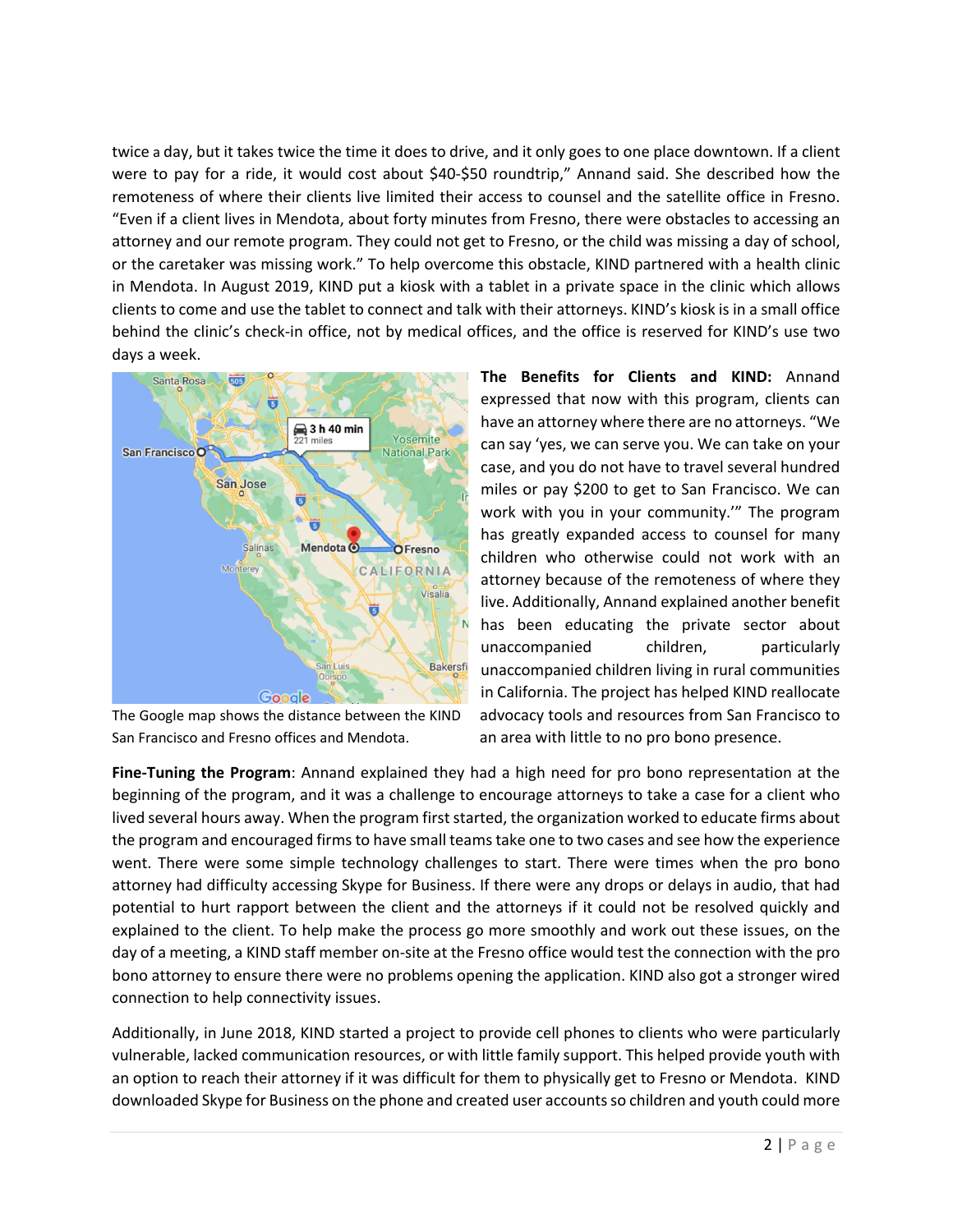easily talk with, and see, their attorney. "When the program started in 2018, the phones were clunky," Annand said. "When working with teenagers and having a phone that is not cool, it may dissuade a teenager from using it. We improved the phones' cool factor, and that has helped." The cell phones also help to ensure youth can speak to their attorneys in a safe and private location, to provide more choice in where they speak with their attorney.

**Considerations for Pro Bono Recruitment and Case Placement**: KIND explains to both the client and potential pro bono attorney that the goal is not that every meeting is via video, but the technology provides a way to stay in touch. When recruiting pro bono attorneys KIND also ensures that the attorney can travel to meet the client when it is appropriate. KIND encourages attorneys to travel when they need to discuss substantive, sensitive issues with their client. Annand explained, "It requires more screening of pro bono attorneys to ensure they have understanding of the model, and the need to travel at times, that we need the same level of engagement or investment in the case."

Before a case is placed, KIND speaks with the child client and family to explain the program and that the pro bono attorney may be geographically far away to ensure they are comfortable with that before moving forward. Annand remembers one instance in which the client was not comfortable with this distance, and KIND decided to place the case in-house. KIND has three attorneys in their Fresno office who provide direct representation. In placing cases with pro bono attorneys, KIND considers a number of factors, such as the complexity of the child's case and past trauma. Annand said, "Sometimes you don't know from the intake what happened exactly in the child's life. We have seen many pro bono attorneys who have built amazing rapport even from video meetings. They would consistently meet with clients and learn their stories. I give a lot of credit to the attorneys and clients. It takes more vulnerability and bravery on both ends." Building rapport virtually is one of the challenges of the program. Annand described that they encourage pro bono attorneys to spend the time to build rapport and know that it may take longer to do so. To help pro bono attorneys develop a strong, working relationship with their clients, KIND recommends more frequent, consistent meetings.

She also noted that at the beginning, there were concerns about the kids using the technology to connect with their attorneys. While the level of familiarity each child has with technology varies, many of the children are tech savvy already and watch videos and use applications such as WhatsApp to talk with family. "Our clients typically are not scared by the video component," Annand said. This varies, of course, depending on the child's age and developmental abilities. Another challenge noted by Annand is that there are not funds to give phones to everyone. She hopes that this program challenge can be fixed over time and perhaps in the future, they can expand and provide tablets so clients can more easily communicate with their attorneys and access documentsrelated to their legal case. Since the initial launch of the program, KIND has developed a way to review documents over the phones with clients and obtain signatures electronically.

**Program Support for Pro Bono Attorneys:** KIND has a very hands-on model for mentorship and training with a knowledgeable mentor attorney assigned to each case, as well as regular trainings and check-ins. Coordination of the remote program is done through the pro bono mentor and other advocates on the team. Trainings for pro bono attorneys cover topics such as best practices for working with child clients, ethics, cultural responsiveness, and trauma-informed interviewing techniques along with core concepts, advanced topics, and updates on changes. KIND trains pro bono attorneys how to work with children,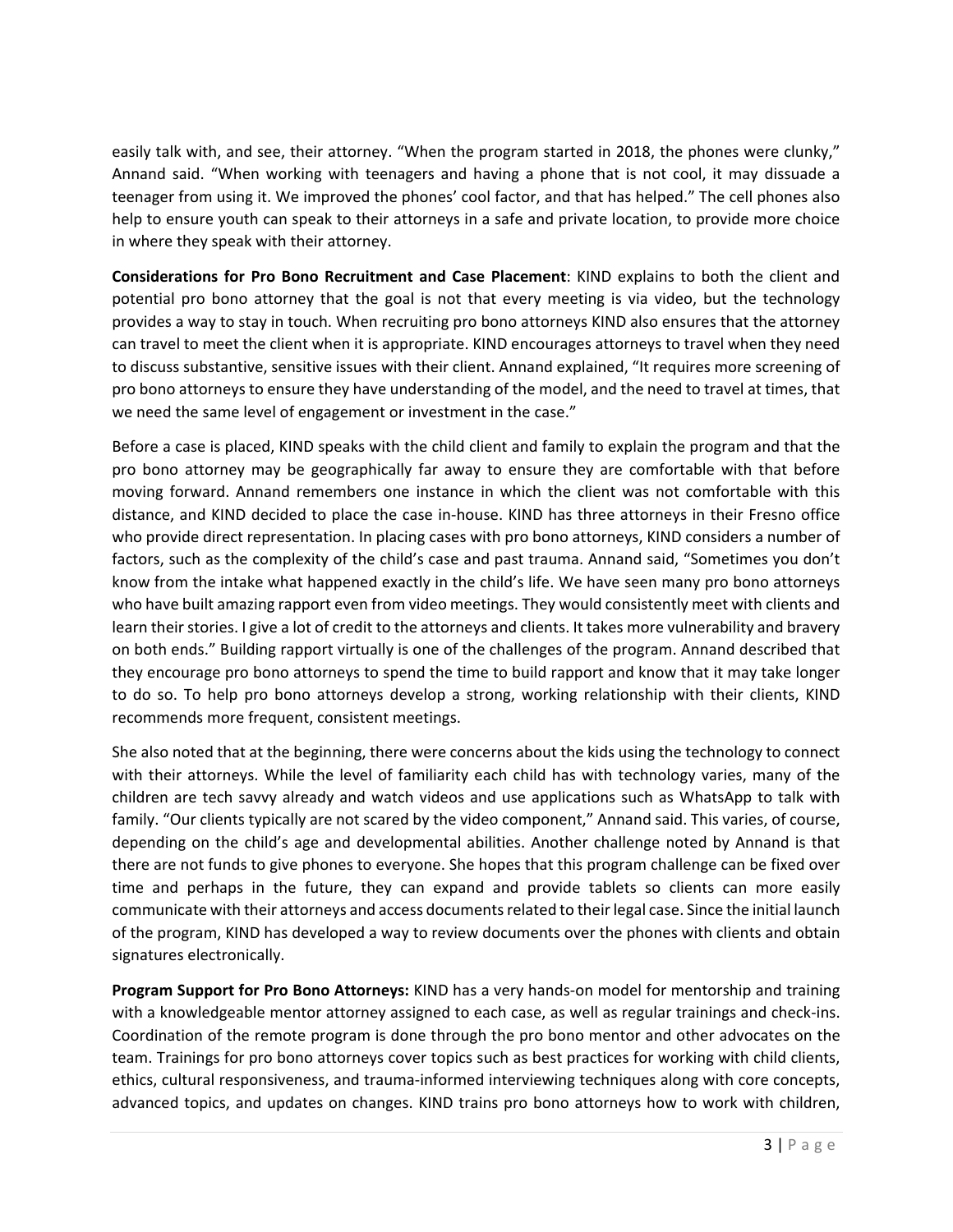specifically in the Central Valley, educating attorneys on some resources in the area and the transportation challenges in the region, for example. Additionally, Annand expressed how they themselves have made a large effort to learn the community to help with mentorship of the cases. From their efforts, they have built an understanding of the farm worker communities and work to incorporate knowledge of the Central Valley culture into mentorship of their pro bono attorneys, who often live in the Bay Area.

KIND has built partnerships with organizations yielding two to three additional locations in Mendota available for clients and attorneys to use a private space to meet in person as needed. A team paralegal in Fresno helps coordinate meetings with the partner location to have a space. KIND has also recruited volunteer interpreters for the meetings. They have played a role in helping with logistics "to help encourage a pro bono attorney who is busy and has good intentions and lives a few hours away. It helps to have the community partners and volunteers, and to recommend where to grab a sandwich or coffee, to help facilitate and make it a smooth process."

**Connection to the Community**: KIND typically hosts four in-person resource fairs a year in different Central Valley communities, and providers from the area come to share information with their clients. The fairs feature a variety of resources such as a table for a health clinic to discuss their services, a table regarding public health needs, Know Your Rights information, library youth groups, school district representatives, highway patrol child seat safety demonstrations, and a winter coat drive. KIND encourages pro bono attorneys to invite their clients to attend the fairs.



 KIND hosts resource fair with a coat drive in Fresno, CA. KIND's America Hernandez, Social Services Coordinator, speaks at a Fresno, CA resource fair.

KIND staff will also bring several clients together to show them how to use a tablet, like the one they use in Mendota. A couple of the children will demonstrate to help make the information more relatable and help the program feel accessible. Each fair usually reaches twenty to fifty clients and their caretakers and lasts about three hours and includes a donated dinner. KIND includes some fun activities in the agenda as well, such as healing circles and planting plants together to take home. They also have a "passport-type" game, where the child checks off each of the community partners' tables they visited and gets a toy at the end. "We are a support system. We are not just filing papers with court. We want to help the children navigate different things as well because sometimes they are too nervous to go to the library or health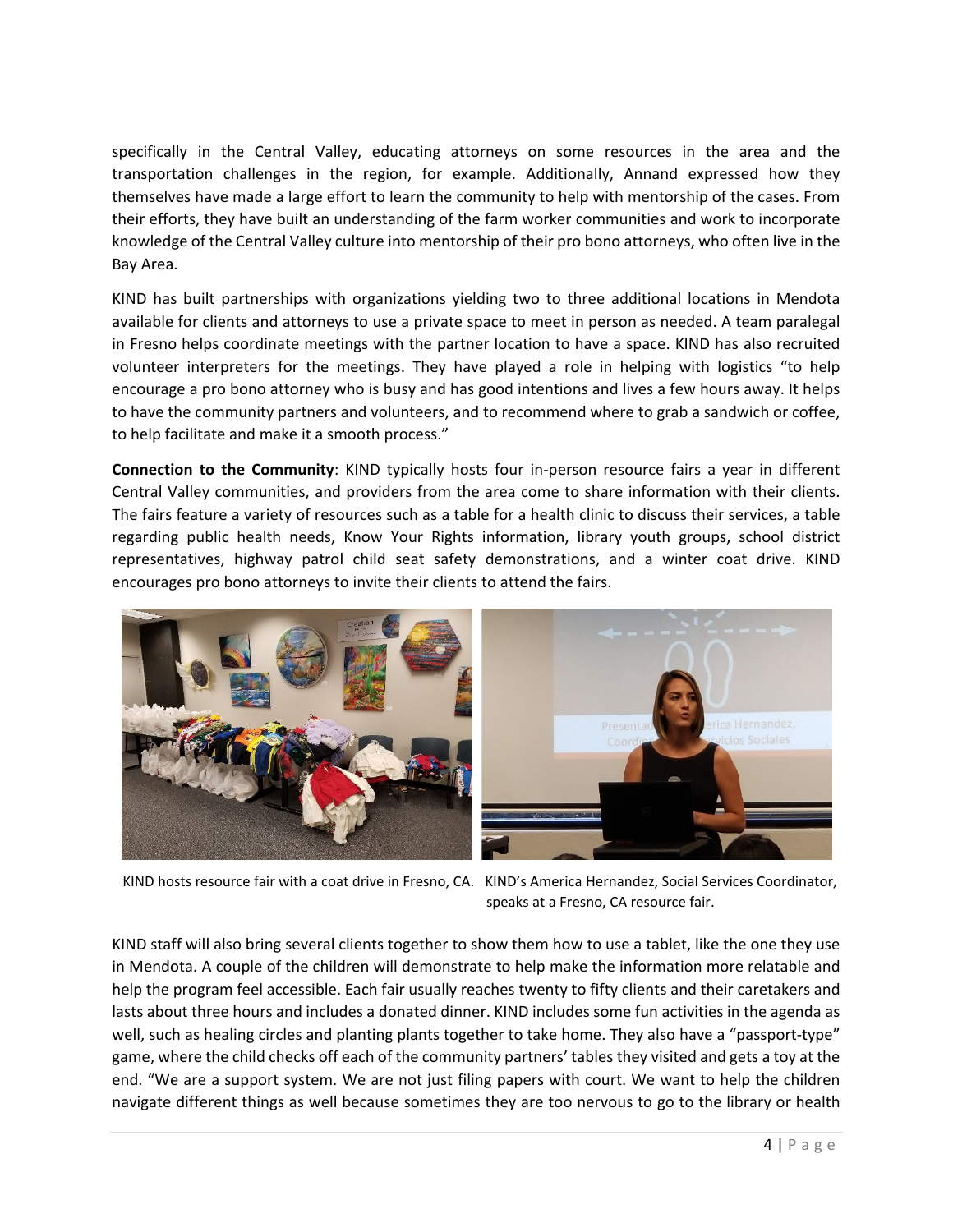center." Annand reflected on a fond memory from a fair of a child connecting with a school district representative to join the science club. "She didn't know how to do it, and she wanted to be a doctor. It was great! For us, bringing the resources to the clients goes hand-in-hand with having a physical presence of where they are." KIND's last resource fair was in February 2020. Due to COVID-19, the remaining fairs scheduled for this year have been cancelled.

**Impact of Current Times:** Currently with so much work being remote, KIND is also using some of the same ideas and tools for cases in more urban areas. Moreover, some kids have been given tablets from school districts so that has helped children stay connected with their attorneys.

**Plans for the Model:** KIND's California tech legal service program began as a pilot project in the San Francisco/Fresno office. Now KIND is exploring expanding the program to other KIND offices around the country. In the meantime, they are improving their equipment, videoconference services, and simplifying processes. Annand hopes that others can learn from and improve upon what they are doing in the KIND San Francisco and Fresno offices and Mendota kiosk location site to help children in other rural areas who have difficulty accessing legal services.

CILA is grateful to Annand and KIND for sharing their creative pro bono model with CILA. We hope it helps spark some ideas for how your organization can reach clients in remote locations to further expand access to legal counsel for children and youth.